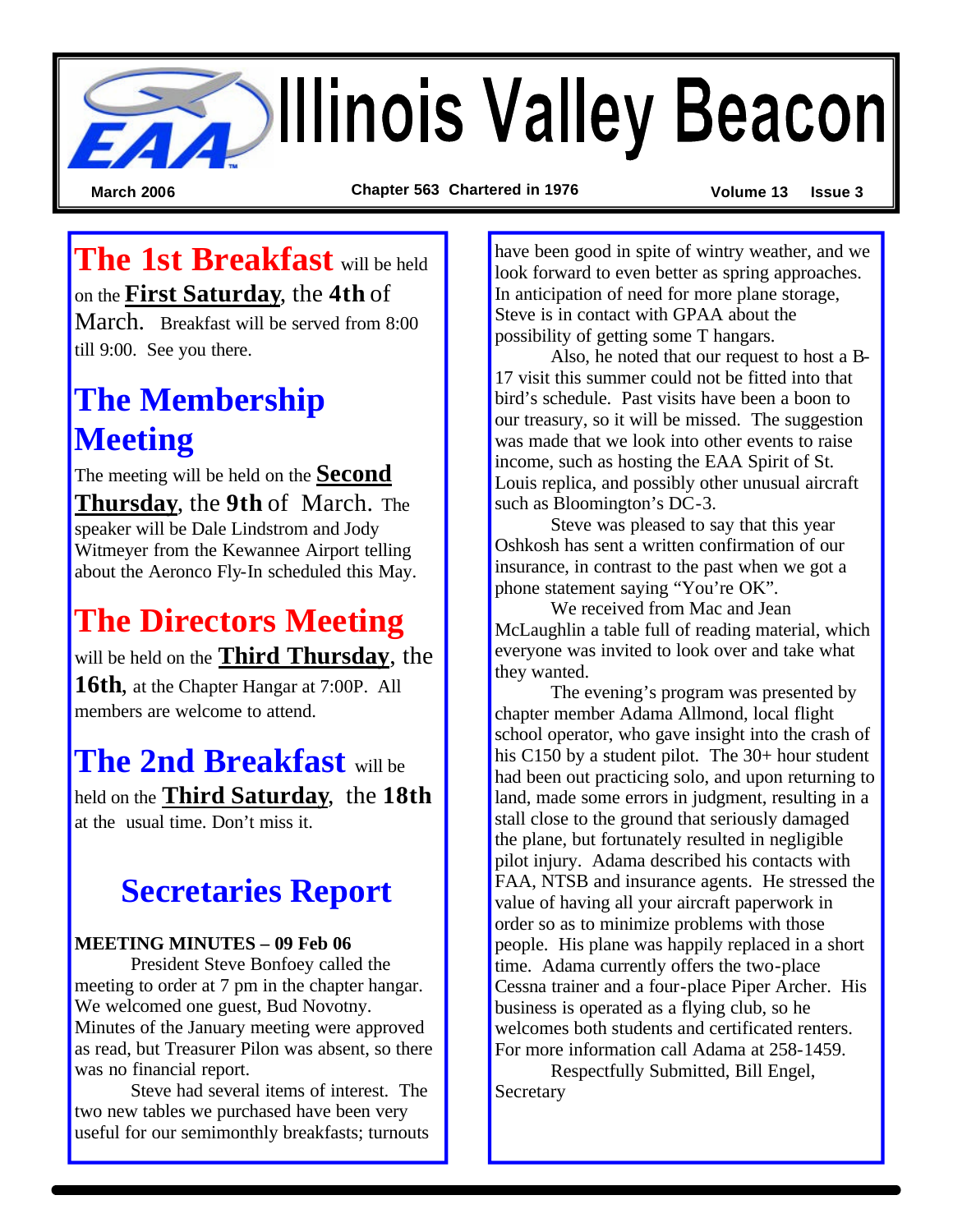#### **BOARD MINUTES – 16 Feb 06**

President Steve Bonfoey called the meeting to order at 7 p.m. in the chapter hangar. All directors were present except A. Phipps. Minutes of the January meeting were approved as printed, and January finances were approved as presented tonight. This was the first time we had the report in Quicken, which is quite versatile in the ways you can print out information.

Under Standing Committee reports, Membership Chair Wolcott had no news.

Program Chair Chris Tate stated that for the March meeting he has lined up some folks to discuss Kewanee airport and Aeronca aircraft.

> The meeting on April 13 will celebrate the Chapter's  $30<sup>th</sup>$  anniversary, for which we will send

out invitations to as many former members as we can find. Bill Engel will help Chris with planning.

May will see a presentation by Russ Talbott, USAIG claims adjuster.

In June we may have someone from Prairie Air Museum at BMI airport.

Under Properties & Safety, we decided it is time to change the combination for the lock on the hangar door. G. Pilon will inform all tenants and others who have a need to know.

Under Publications, after considerable discussion, it was decided that at this time there is not enough interest to pursue a Members Only section for the chapter website.

Public Relations Chair Pilon will prepare a chapter promotional flyer to be made available to Peoria Convention & Visitors Bureau, and elsewhere as appropriate.

Special Events Chair Sam Sisk will line up our 2006 Christmas Luncheon at WLPP. Everyone is asked to be thinking of a program interesting to both members and spouses. Sam will also present some ideas for other events, such as flyouts and a picnic.

Youth Outreach: we should soon be receiving our 2005 points for our Young Eagle flights. Points can be used to support sending a young person to a seminar at Oshkosh.

As no other business was raised we adjourned.

Respectfully Submitted, Bill Engel, Secretary

#### **The 43 members who signed our EAA Chapter 563 Charter in Mt. Hawleys Airport Lounge on a summers eve in 1976**

Adreon, Dewey L., Sr Barnes, Harry E. Beckham, Oscar S., Jr. Biesecker, Charlie Bitner, E. Duane Briggerman, Brian P. Claypool, Keith C. Crank, Paul Cruthis, R. D. Dahl, John E. Decker, Robert J. DeCroix, Victor J. (Pres) DeLost, Steven J. Dester, Delbert D. Eckard, Don A. Engel, William K. Ginzel, David F. Greene, Ralph E. Grimme, Raymond D. Hardin, John Hesselgrave, Ray

Jarmon, Roger M. Kelley, Thomas P. King, Bruce A., Jr. Maile, George W. Manuel, Eric R. Meardy, Richard E. Pearson, E.Marshall Rhoads, Kenneth A. Ringel, William S. Roberts, Larry Selke, Gregory H. Selke, Joanne Smith, Ted Snyder, Guy A. Spiller, Marion G. Stauthammer, John H. Sturges, James R. Trumbold, Jerry Wanack, Gary L. Wasson, Jewett Wernsman, Robert A. Yakoff, Peter G.

#### **HOW TIME FLIES!**

This spring will mark the thirtieth anniversary of Chapter 563. Some of you oldtimers will remember the first meetings of this chapter, held in the pilot's lounge at Mt. Hawley airport. We had some large and enthusiastic turnouts for those meetings, including the one where forty-three members signed our charter.

We plan to recall those good times with a celebration that includes all the former and present members that we can assemble. Our April meeting will be a Social, with fond recollections, hangar flying, refreshments and awards. Your committee urges everyone to talk this up, look up long-absent and former members - and invite them and their spouses. Mark your calendars for Thursday, April 13, and watch for more details.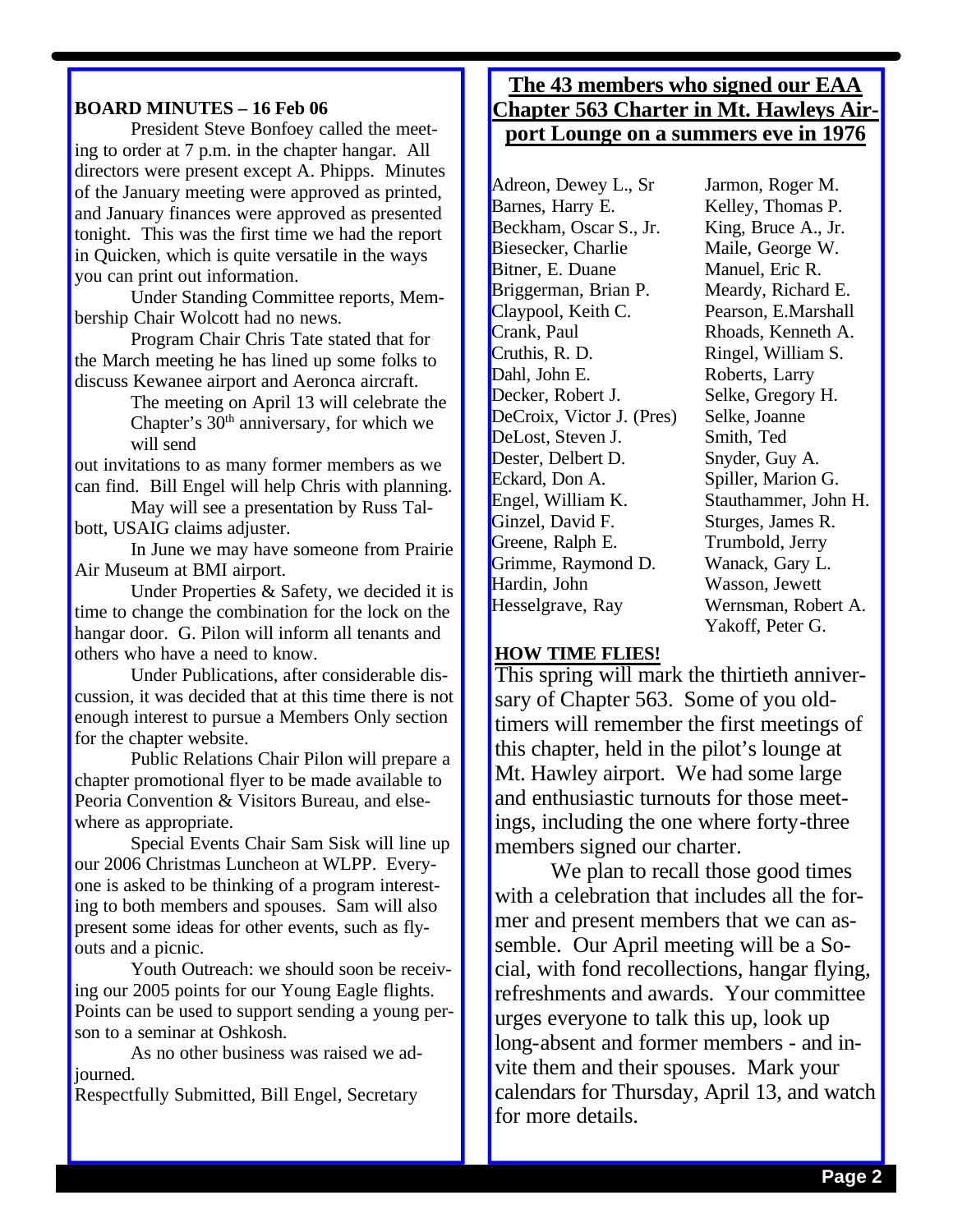| <b>Calendar of Events 2006</b>                                                                                    |                   |                 |                                      |                                                               |  |
|-------------------------------------------------------------------------------------------------------------------|-------------------|-----------------|--------------------------------------|---------------------------------------------------------------|--|
|                                                                                                                   | <b>Breakfasts</b> |                 | <b>Membership</b><br><b>Meetings</b> | <b>Directors</b><br><b>Meetings</b>                           |  |
|                                                                                                                   | <b>January</b>    | <b>7 and 21</b> | 12                                   | 19                                                            |  |
|                                                                                                                   | February          | 4 and 18        | $\boldsymbol{9}$                     | 16                                                            |  |
|                                                                                                                   | <b>March</b>      | 4 and 18        | $\boldsymbol{9}$                     | 16                                                            |  |
|                                                                                                                   | <b>April</b>      | 1 and 15        | 13                                   | 20                                                            |  |
|                                                                                                                   | <b>May</b>        | <b>6 and 20</b> | 11                                   | 18                                                            |  |
|                                                                                                                   | <b>June</b>       | 3 and 17        | 8                                    | 15                                                            |  |
|                                                                                                                   | <b>July</b>       | 1 and 15        | 13                                   | 20                                                            |  |
|                                                                                                                   | <b>August</b>     | 5 and 19        | 10                                   | 17                                                            |  |
|                                                                                                                   | September         | 2 and 16        | 14                                   | 21                                                            |  |
|                                                                                                                   | <b>October</b>    | <b>7 and 21</b> | 12                                   | 19                                                            |  |
|                                                                                                                   | <b>November</b>   | 4 and 18        | $\boldsymbol{9}$                     | 16                                                            |  |
|                                                                                                                   | <b>December</b>   | 2 and 16        | 14                                   | 21                                                            |  |
| Speakers/Presentations/Activities:                                                                                |                   |                 |                                      |                                                               |  |
| January - Pat Berres, Born Paint<br>Touch up painting                                                             |                   |                 |                                      | May — Russ Talbot, Claims Adjustor<br>What to do after a loss |  |
| February - Adama Almond will talk about<br>crashing his C-150.                                                    |                   |                 |                                      | June — Paul Heintz (Prairie Air Museum)                       |  |
| March - Dale Lindstrom and Jody Witmeyer<br>(Kewanee Airport) will talk about the<br><b>Aeronca Fly-In in May</b> |                   |                 |                                      | $July -$                                                      |  |
| <b>April - Charter Members Anniversary Party</b>                                                                  |                   |                 |                                      | August $-$                                                    |  |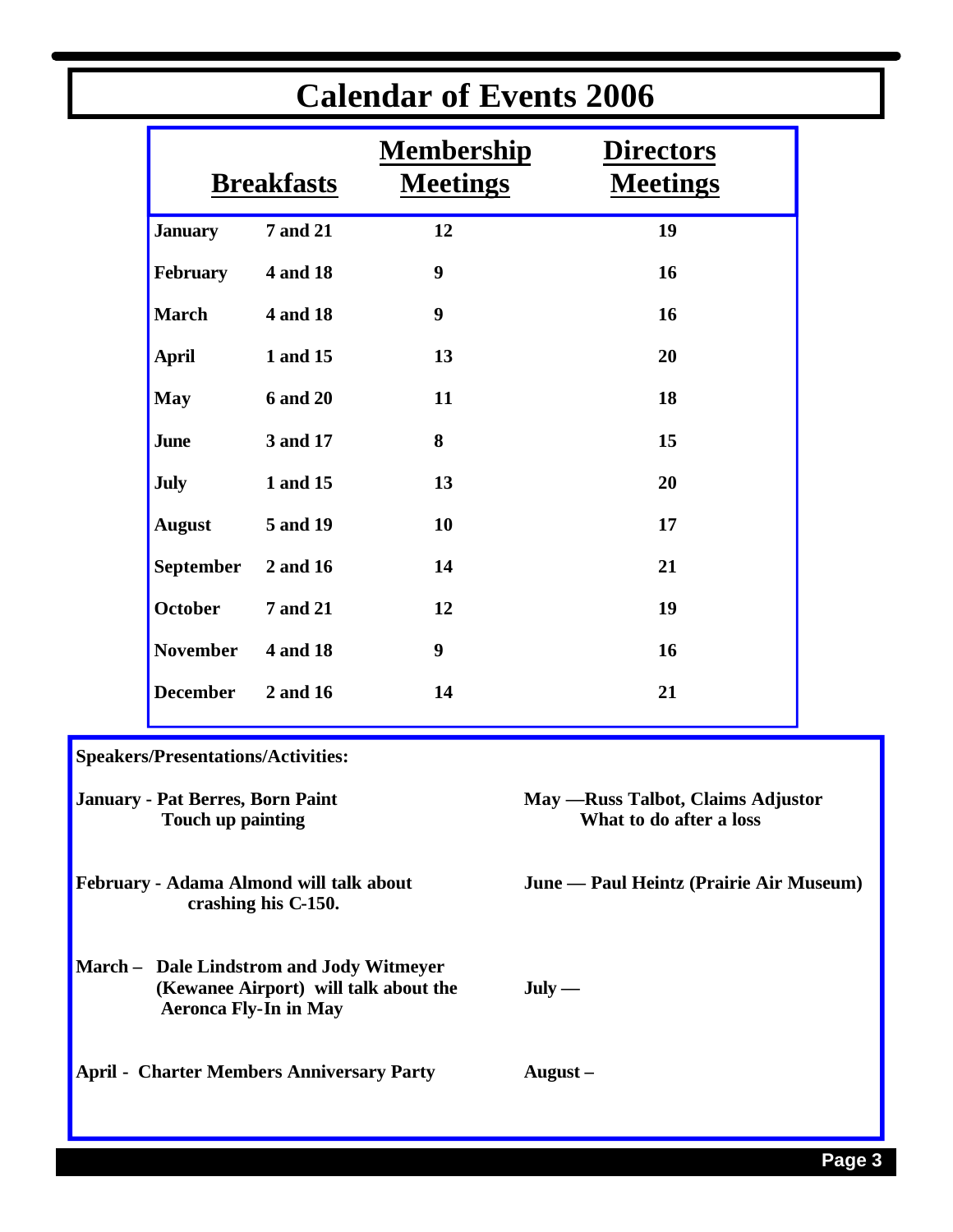## **UnClassified Advertising**

#### For sale by Allen Lurie

Please call 309-682-1674 after 12:00 AM Make offer

- 1. Sport Aviation Magazines All issues from 1955 to 2004.
- 2. Icom 22 Handheld

Plus assesories

3. Thorp T-18

All the components are included to complete this airplane.

## For sale by Eric Manuel

Please call 309-685-2192 Make offer

- 1. Lycoming 160 H.P. plus prop
	- "0" time engine-Includes flywheel
- 2. Dynofocal mount w/ bolts
- 3. Carburetor
- 4. Starter
- 5. Alternator
- 6. Test stand

#### For sale by Emtoo, Inc

Please call 309-697-9629

- 1. Lycoming O-235 L2C engine in parts ready for major overhaul.
- 2. ACU fits 152 and 172
- 3. Rebuilt 12 v alternator. Fits 152 or 172.
- 4. Used Edo Aire directional gyro.
- 5. Zeftronics 25400 voltage regulator.
- 6. Pt 385 Nav Com panel unit OH'd by Bevan Rabell
- 7. Two Airborne Vacuum Regulators
- 8. Overhauled Attitude Indicator
- 9. Overhauled 24 v alternator fits 152 and 172.
- 10. 149-24PM Skytec Starter 24v, new.
- 11. RT 359A transponder.
- 12. 152 starter, used.
- 13. Aeritalia Cessna DG. Needs OH.
- 14. Cessna 172 magneto 4371.
- 15. Hobbs hour meter and switch.
- 16. Cessna 152 ignition switch.
- 17. Audio switch panel fits 152 and 172.
- 18. Two alternator belts for 152 and 172.
- 19. Rebuilt dry vacuum pump.
- 20. Two good fuel gauges for 152 and 172.
- 21. Aero Flash beacon power supply. Fits 152.
- 22. RT385A Nav Com.
- 23. IN385AC VOR Indicator
- 24. Oscilloscope Protek Model P-2020. 20 MHZ dual trace.
- 25. Two lot 8 and 1 lot 5 Pacer simulators. FAA approved (ATD)
- 26. Coleman 3/8" chuck, 18v cordless drill kit with lots of attachments.
- 27. Two G240EN Zeftronics voltage regulators
- 28. Two battery chargers.
- 29. Wire feeder welder, never used.

# This Should Be On The Front Page

Our long time member Joe Fox is getting married. There will be a reception at the Mt. Hawley FBO on March 18 to greet Joe and his new bride Valerie from 1 to 4. No presents, just your attendance is all that is required.

## Received this email from our Public Relations Director, Chris

#### Tate

I was notified this morning by Paul Heintz, our speaker for June, that they will be taking delivery of a F-14 in April. It will be flown up from Pensacola and decommissioned on site. They are pretty excited.